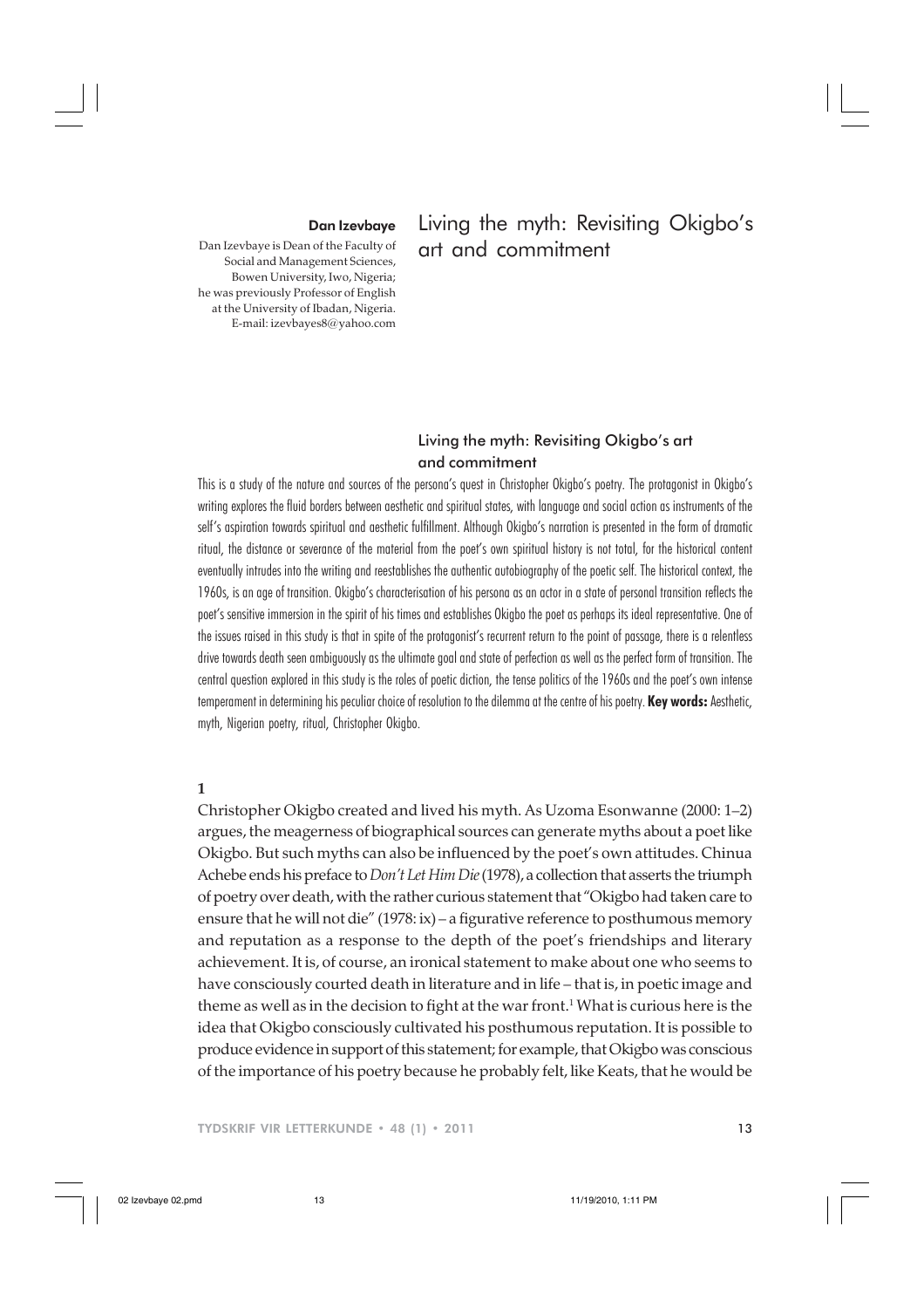numbered among the poets of his race. Unlike most African poets, he recorded the dates of composition for virtually all his published poems, thus inviting posterity to pay attention to the historical phases of his work. The attention that he paid to the style and structure of his poems has been much studied and imitated. Achebe and Okafor's 1978 collection probably contains many more instances of the replication of phrases, images and other elements of his poetry than tributes to any other African writer.<sup>2</sup>

### **2**

Okigbo was a poet of the 1960s in Nigeria. Although his early poems show a deliberate paring away of the source materials of the poetry, it would be useful to place his life and works in the historical context of their composition. Of especial importance in this context is the question of the isolation of the artist, a question that is foregrounded by the allusiveness and not-always accessible symbolism of the poetry.

The end of colonial rule and the early years of independence had two fundamental effects on Nigerian society. The first of these, which had significant consequences for the country's future, was the amalgam of peoples who were separate before colonial rule. The second was the rise of the western-educated elite. The two factors are linked in unexpected ways. The colonial creation of a multicultural nation gave the English language a key cultural and political status as a unifying tool that contributed to the rise of a privileged middle class who were in the vanguard position in the development of a national consciousness and relied on English, the official national language, for the expression of their nationalist aspirations. The centrality of these two factors during the early years of independence meant that the political atmosphere would be intensely charged, and it would be difficult for thinking individuals not to evolve a full social consciousness in response to the events of the period.

The new elite had to be defined not only by their training and class privilege, but also by their consciousness of their responsibility for the cultural and political future of the country, a theme that became dominant in the novels of the 1960s. One could summarise the cultural and psychological attributes shared by the members of this new elite, although the class was made up of individuals and groups that were differentiated by the degree to which they were conscious of these attributes. They shared a common awareness of their national responsibility as makers of a new culture and the need for a cultural resurgence. They implicitly accepted the important contribution of the European language to this syncretism, although they were generally conscious of the threat inherent in English as a politically privileged culture bearer. It is now commonplace for writers of the period to be considered the representatives of their age and its mouthpiece. This middle class culture was seriousminded and utilitarian, and its discourses were concerned with the cultural and political direction that it envisaged for the newly independent state. This concern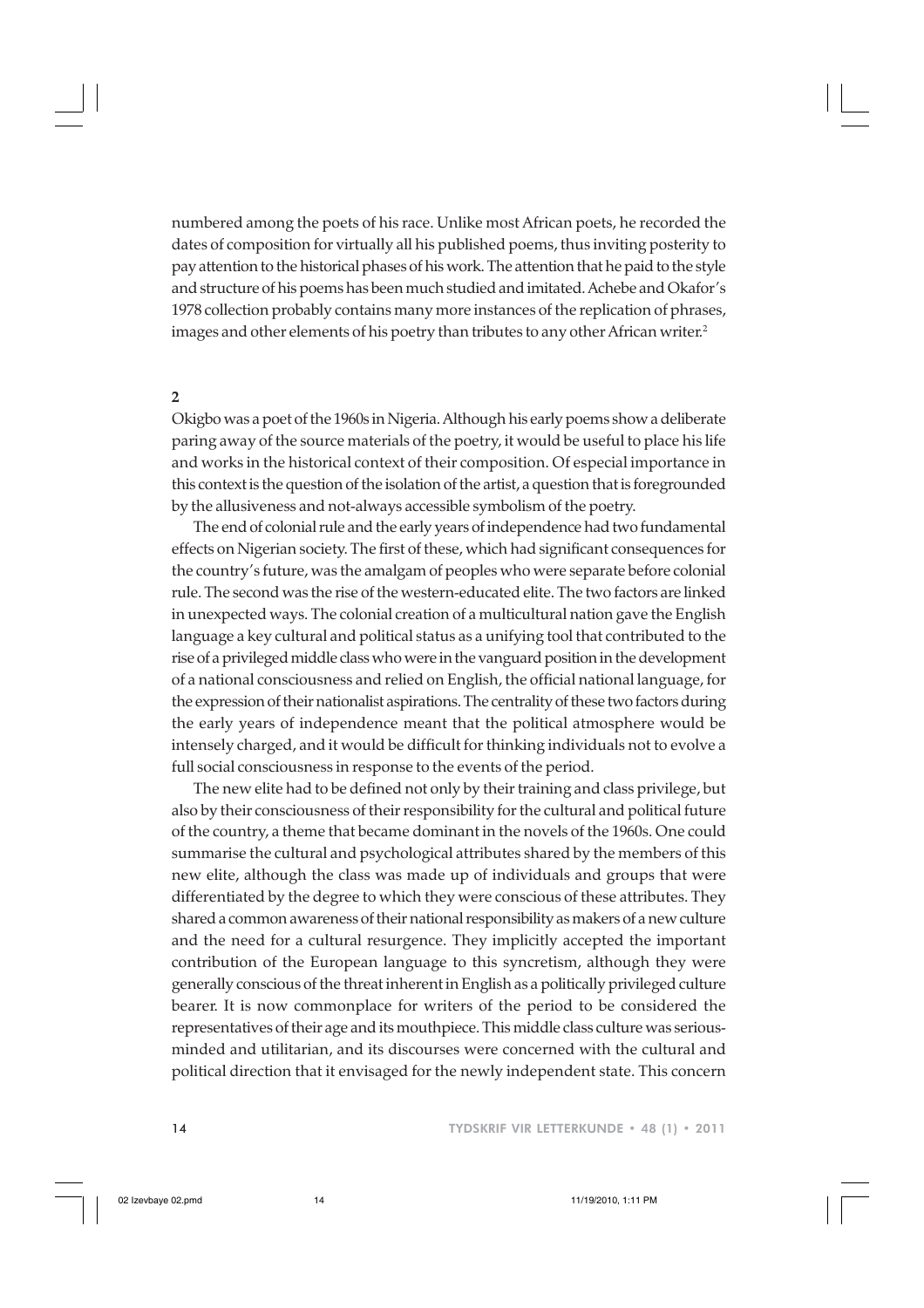was reflected in the forms of entertainment that it favoured. Perhaps this seriousness was because the middle class culture of the sixties was university based. The cultural organs of this middle class were university centred: the major cultural events did not reflect the lifestyle, daily rituals or cultural festivals of that class, nor was the curriculum designed to encourage university students' appreciation of their indigenous arts. Members of the new middle class were drawn by their sense of responsibility to the traditional festivals that were organic to traditional society, just as Yeats was attracted to the arts that could still remind him of their origins among the common people.

African indigenous cultural events and material products were brought to the university or its centres as cultural exhibits or processed for assimilation into the new cultural direction that was being shaped through the discourse of this new middle class. Even when there was a deliberate attempt to break the influence of the university on the new middle class, as in the creation of the Mbari Society of writers and artists at Ibadan, the influence of the university was still present, at least in the background of members and the nature of its discourses. There seems to be a strong penitential element in much of these gestures towards the study, appropriation and assimilation of traditional arts into the culture of the new middle class. The psychological character of these gestures towards indigenous culture is highlighted in the guilt-ridden return of Okigbo's prodigal at the beginning of *Heavensgate,* presented as a drama of a poet who had abandoned the priesthood of Idoto for modern western education and the vocation of writing. The sense of responsibility to the development of African culture is the price for the new culture. There were major cultural gains from this sense of responsibility, not only in the efflorescence of the literature, but in the emergence of new forms of visual arts, notably the sculptures and architectural designs of Ben Enwonwu, Felix Idubor and Demas Nwoko, Okigbo's illustrator. At that time the visual arts did not seem to have the kind of currency and immediate impact on social and communal life that verbal forms have, given that language is the medium of everyday communication. That is why Ulli Beier (1960: 9) argued that in 1960 "[t]he new Nigerian middle class [was] not particularly interested in the arts at the moment [...] In other words the artist [was] no longer considered to be an essential member of the community as he used to be in traditional African society." Although many writers at the time did not think so, the theme of the writer straining for an audience was a central motif in Okigbo's early poetry. For Okigbo and his contemporaries it is through language that a poet expresses his responsibility to his society.

#### **3**

One of the literary consequences of this social awareness and feeling of responsibility is the foregrounding of the public function of language, such that the more private forms of poetry were not only unpopular for not being readily accessible, they later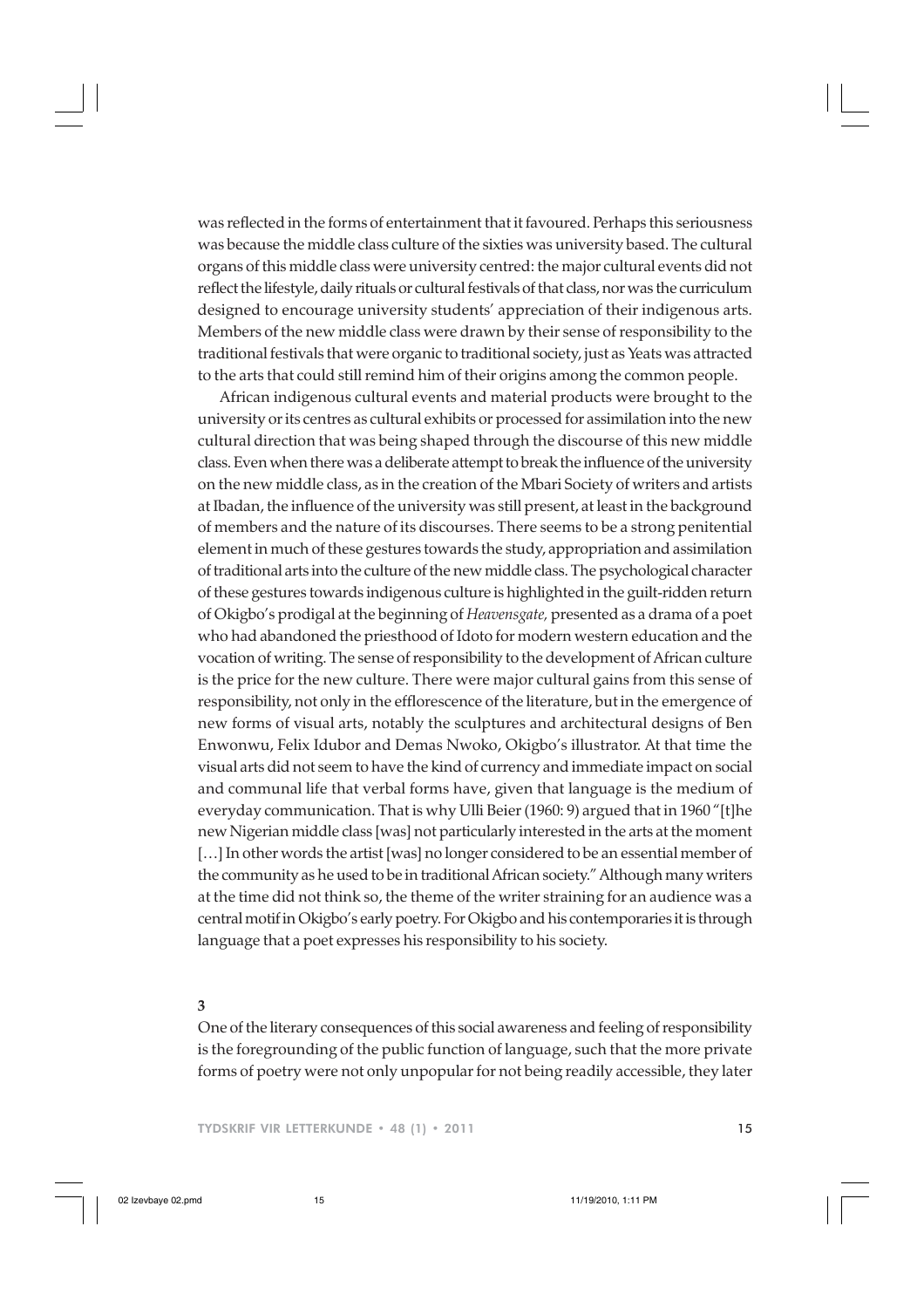came under attack for more ideological reasons. A case of obscurantism has even been made against many of the major Nigerian poets of the sixties on the simplistic assumption that the best of African traditional poetry is plain and straightforward, and that the poetry of cultural independence should draw on that model, whereas there is a lot of esoteric poetry and poetry of restricted reference in the oral tradition.

Okigbo was caught up in this debate and was often its main target. It is ironical that although he is one of the representative literary figures of this period, he emerges in some of the criticism as an outsider to the culture of the sixties not only because the diction of his early poems is not reader-friendly, but also because of his careful cultivation of the image of the poet as outsider. There is indeed a difference between the ego-driven quest of the dramatic early poems and the greater social orientation of the later poems whose point of view became even more lyrical than the earlier poems. The named protagonist of the later poems, "I, Okigbo," stands in sharp contrast to the complete anonymity of the earlier hero. But the two sequences are connected by a consistency of commitment and a continuity of purpose, if not of theme. Okigbo's literary reputation was secure by the time he wrote the last poem in the *Labyrinths* sequence, but two issues are likely to remain at the centre of the discussion of Okigbo's poetry: the diction of the poetry and the autobiographical element.

Language is by its nature a social product. Although words are generated by individuals and sometimes in private during the act of communication, they have to be socially acceptable and sanctioned before they can become a meaningful part of language. For that reason, no individual has his meaning to himself, except he or she is not engaged in the act of communication. The rules of language are social; they rein in the individual's experiment with utterances that are not socially viable. This means that when we intend to communicate our utterances are affected by three factors: their meaning is social; their syntax imposes limits on the private elements of utterance; the psychological context in which experience is fashioned into words, as D. W. Harding puts it, makes creativity possible by loosening the close relationship between language and reality. The creative freedom which this psychological element guarantees makes it possible for a poet to imagine a world that is not necessarily a faithful reflection of his experience or a logical account of the reality that he knows, although that freedom is limited by the elements that make communication possible. This means that except in the most consciously autobiographical forms of poetry, there is only a tenuous relation between the source experience – which we call the inspiration for the poem – and the imaginative product. But the utterance remains social even at this private level, except perhaps in a madman's utterance and the nonsensical lines in nursery chants. For example, Okigbo's presentation of a child's oral transcription of a nursery rhyme (*etru bo pi a lo a she*) and the singing of Jadum the madman accompanied by an imaginary drum in *Heavensgate* are both poetic accounts of nonsense utterances. They both remain non-social and private to us as readers, but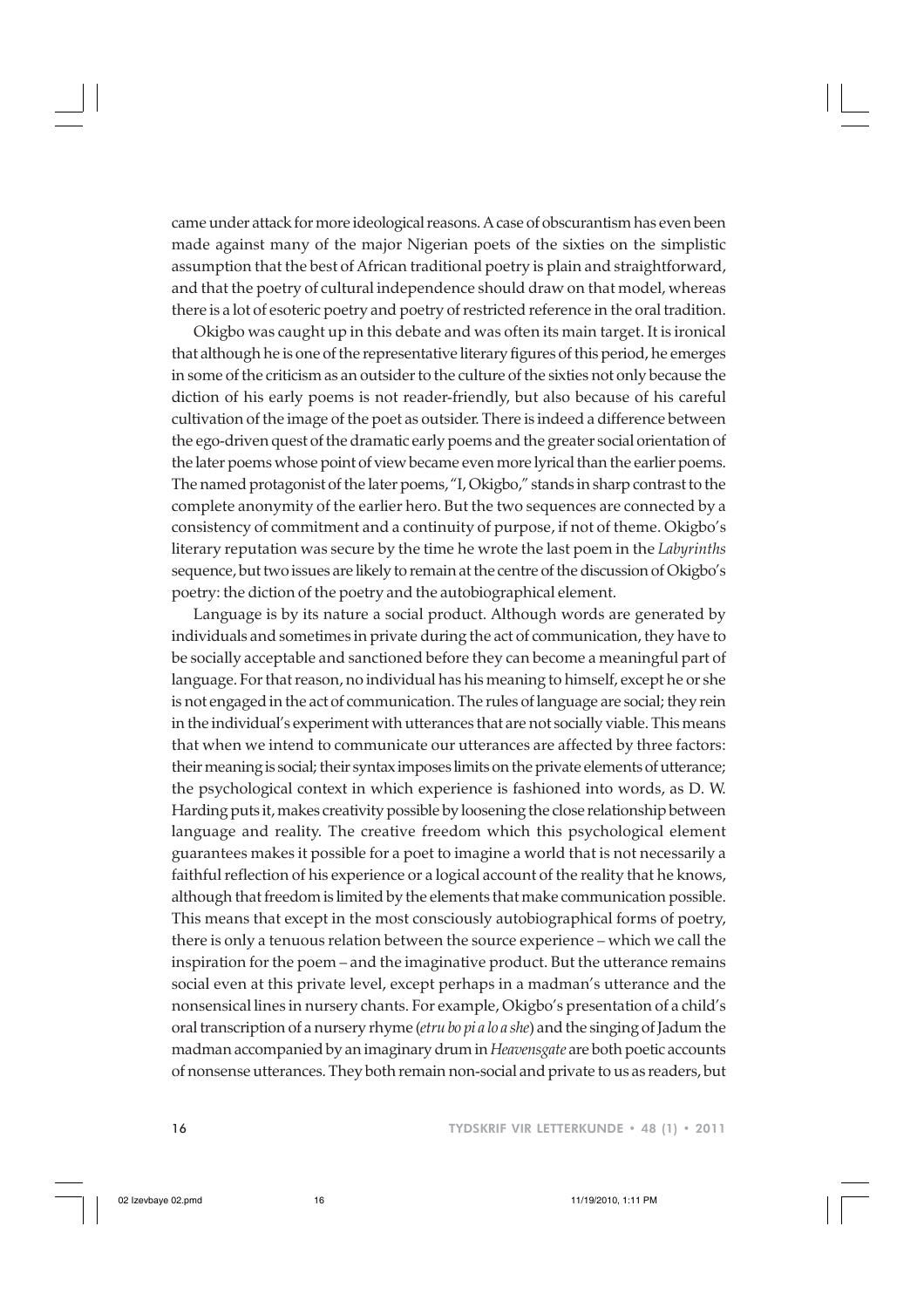only for as long as we do not recognise in them a different form of language or dialect or creole from our own.3 If we do accept them as meaningful statements, they no longer remain nonsensical or private utterances but statements in an idiom different from our own. And if we recognise them as translations of utterances that already exist in our own language, our verbal experience is enriched by this knowledge of the possibilities of the renewal of experience through poetry. Publication is the other additional step in the socialization of poetry.

Publication is the final stage of that process. Published private poetry cannot but be social and available as long as it finds an audience. Even at its most private, the critical task of elucidation and evaluation makes such private poetry socially available by working towards its assimilation into the language of its audience. The point is that genuinely esoteric poetry meant for a restricted audience should be recognized as such and not judged by the standards of public poetry, although such poems would not be published for the general audience in the first place. Critics of Okigbo's early poetic diction do not always recall that his poetic insists on the search for an audience as an essential stage in the making of poetry. The effects of abstract poetry and obscure diction arise mainly when the reading of the poems is restricted by the kind of symbolist theory set out in Paul Valery's "Poetry and abstract thought".

I now wish to turn to a point that I raised earlier about poetry as a restructuring of autobiographical elements, and the extent to which such poetry should be read biographically. This point has a bearing on the social nature of poetry in general and on Okigbo's poetry in particular, and it may help to define the nature of the privacy of his poetry. Two of Okigbo's major poetic techniques are relevant to this question. The first is that his language is figurative to the point of symbolism – that is, it creates its own autonomous meaning in the sense that the poem is designed not so much as an expression of the poet's emotion as a verbal structure aimed at eliciting an emotional response from the reader. The second is the function of transition as a theme and as a basic structural instrument, and its relevance to the social and autobiographical contexts of the poems.

The verbal and structural design of "Distances" plays down the historical element in the poem. The historical residues in the poem are those of the poem's hero, not those of the poet. Okigbo himself provides the immediate autobiographical source for the poem – surgery under anaesthesia; but he immediately pre-empts autobiographical readings by foregrounding the translation of this source into aesthetic and spiritual values and hedging these round with allusions to mythological and literary sources (Okigbo 1972: 154–55). There is thus a transmutation of the sources into an independent literary drama that criticism cannot nail to a specific biographical meaning, especially because of the symbolic character of the drama. Its symbolic intention is clear from the anonymity of the protagonist, for this discourages his identification with any of the literary and mythological heroes who are evoked only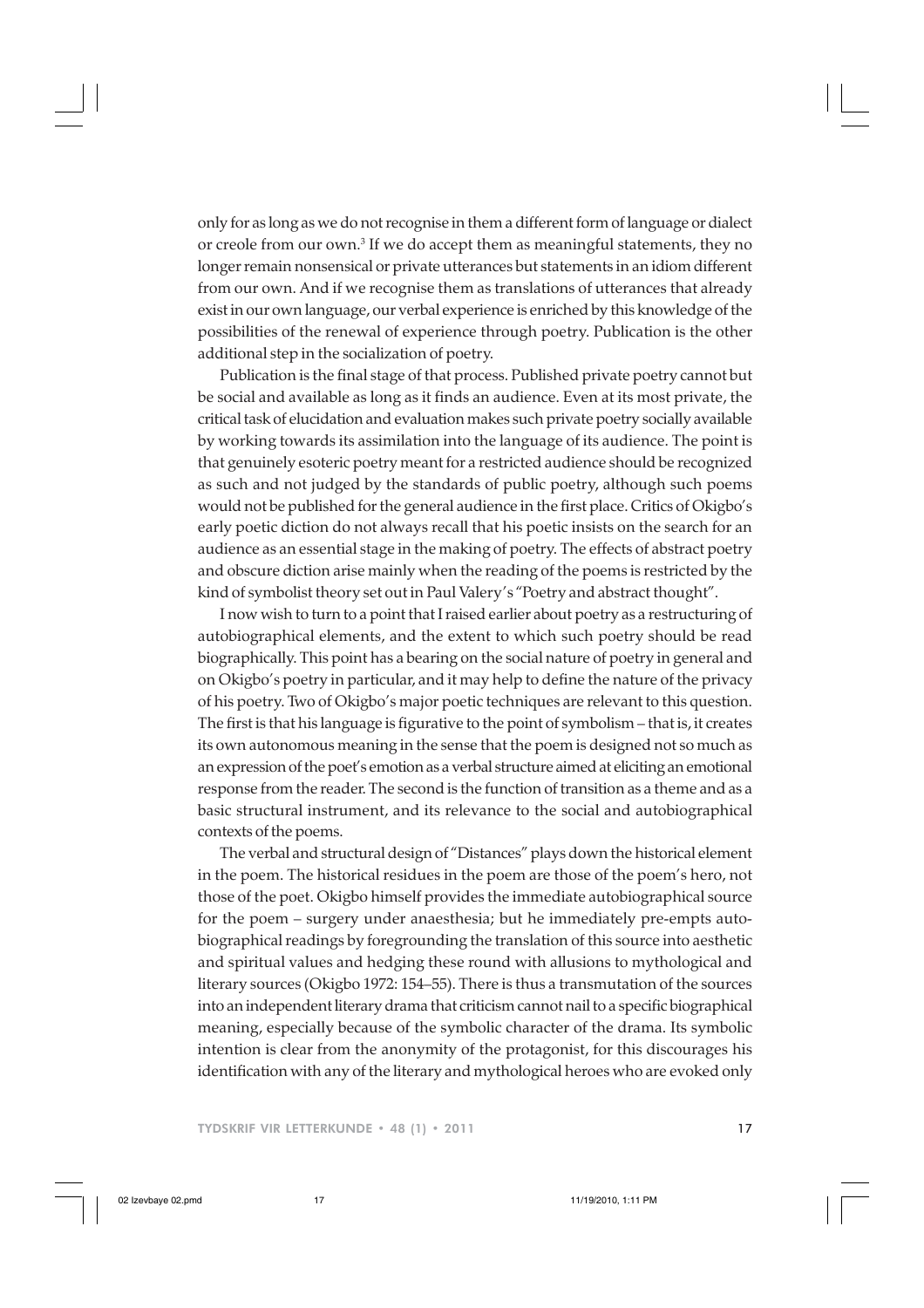as aspects of his character. Sunday O. Anozie's structuralist study of Okigbo, *Christopher Okigbo: Creative Rhetoric* (1972), analyses these literary and historical sources, traces the various allusions and references and comprehensively documents the sources of the quest form that shapes the poems. But much of the poem's meaning relies on an underlying metaphor of sexual fulfillment with its constant invocation of goddess and siren, as well as a collocation of related similes: the dream as vision and memory, sleep as the transition between memory and amnesia, death as the ultimate amnesia. It is because of the search for consciousness and its loss that poets throughout the ages have appropriated the image of sleep, which Samuel Daniel calls "brother to death," and which recurs in many African dirges where death is the semblance of sleep (see Daniel's "Care-Charmer Sleep," and also Shakespeare's "Orpheus," in Peacock 1963: 320, 414).<sup>4</sup> Okigbo extends the simile by turning it into a symbol in "Distances". It begins when the surgeon, presiding over the patient's ether-induced unconsciousness, metamorphoses into Death herself, then evolves into a trope for the artist's impersonal creativity, described by Okigbo as a state of aesthetic grace. But there are further extensions of meaning, as in the verbal associations and sexual overtones of images like island, feverish shores, maidenhead and dream. For death and sex are often linked in poetic evocations of unconscious states. This passage makes sleep and death kin to sexual experience. For Death, whose gender is feminine in this poem, is at once the goddess of the first movement of "Distances" and the maiden of the final movement. The purpose of this image complex (death-sleep-dream-sex) is described by Okigbo as a "sensual anaesthesia" resulting in "a state of aesthetic grace," a verbal play that implies both a formalist poetic and an other-worldly theology.5

What is the significance of this formalist play with poetic language and form in an age of transition, this apparent indulgence in art for art's sake in an age of political commitment? The first point is that in this context homecoming does not necessarily imply the arrival at a destination. The tropes of sleep, sexual fulfillment and even death, only indicate a stopping point and preparation for a new beginning. "Home" itself becomes ambiguous in the context of the associated images of dream, sleep, sex and death as stages rather than terminals in the hero's progress. Homecoming is only the fulfillment of one more stage in the hero's growth – a recurrent stage anticipated – or attained twice in "Siren Limits" with its "low growth among the forest" turning into "A green cloud above the forest".

Then he turns to the next stage of the unending quest as the sequence ends on yet another note of incompleteness and anticipation with the hero as a chloroformed patient near an altar for the stitching of his wound. Passage, with its various tropes is the defining theme of Okigbo's art and commitment. The social context in which he operated was itself in transition, its emergent middle class culture was in a state of flux and, as his 1966 elegies suggest, the state was in transition, its politics in a state of chaos.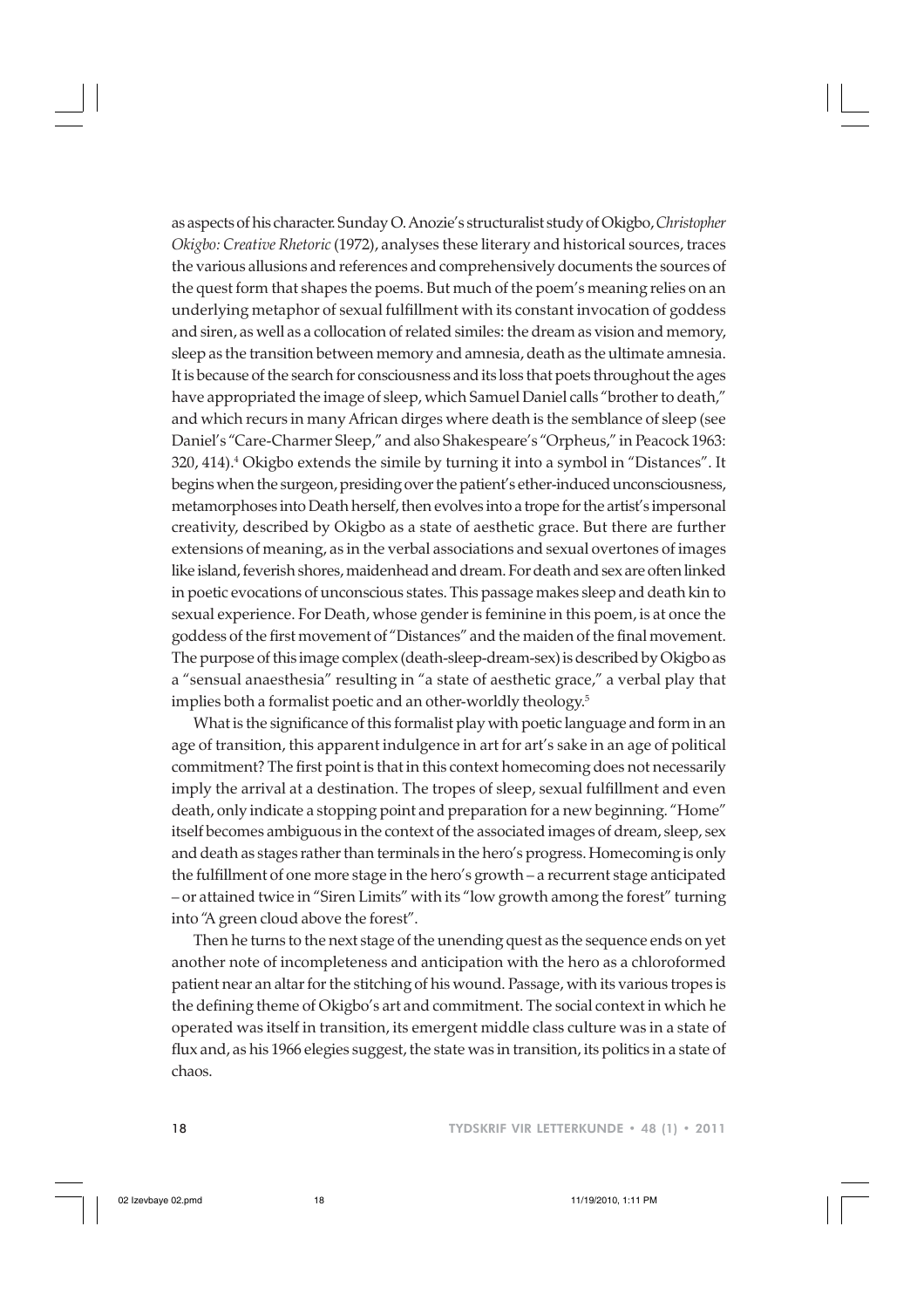I take as the focus of discussion a central attitude in Okigbo's poetry, a stance so important that it becomes the image by which nearly all his major themes are defined – that of transition, recurring in the form of the hero at the passage. The true nature of this attitude or image is perhaps best seen in "Distances", in which the poet attempts some form of conclusion to an experience or an image that by nature does not admit of a closure. In earlier sequences, that attitude takes the form of a static image. The attitude or image remains static even where there is movement, for movement – when it occurs – is only circular: the eternal supplication; standing before Idoto; waiting at heavensgate or for the mortar to get dry; the still fennel on an empty sarcophagus,<sup>6</sup> even the brief gesture towards a breakthrough in the sudden talkativeness of the weaverbird poet in "Siren Limits," and the optimism of the low growth in the forest, are soon halted by the image of *creaticide* in *Guernica*: 7 the bleeding tongue of the Sunbird by the end of the sequel, "Fragments out of the Deluge". This still attitude becomes activated in the linear movement of "Distances" which, by its progress, brings the labyrinthine movement of the sequences to a close with the hero as the only witness of his own homecoming. Because of this periodic arrest of movement the narrative of Okigbo's "Labyrinths" is pictorial in the manner of Keats' "Grecian Urn", rather than cinematic. Even here, homecoming seems an ambiguous attitude on which to conclude given that it is really the circular movement of the sequences, not the individual theme or image that dominates and determines the meaning of the hero's experience. The question remains, what kind of station is "home" in this context: is it a terminus or a junction? In the prelude to "Distances" a voice chants an aubade that promises the Odysseus-like hero a homecoming and takes him through a maze, which ends at his home, "the dream". The reader can now identify this voice as a composite of the inspirational second self of the poet and the seductive Siren of *Limits* – for there is a sense in which the hero is an Odysseus longing for his Penelope. This prelude anticipates the distinctly sexual overtones of the quest.

"Distances" marks the end of the first of three major phases in Okigbo's career – a literary and spiritual phase involving an eight year period of wandering through a labyrinth whose winding corridors leads the hero to some kind of fulfilment. This is followed by the short, overtly political phase of "Path of Thunder". The turbulent, linear action of the second phase contrasts with the labyrinthine quest for the illumination of the inner life in the earlier phase. A number of significant changes are now evident, notably an overt political commitment, and the dismantling of the barrier of anonymity that separates author and hero in the earlier sequences. But is the hero-poet out of the labyrinth yet, and has the quest reached an end? Not when the poet is caught up in a different kind of maze – the political vortex of the mid-1960s. Gone is the euphoria of the early independence period with its middle class leisure, the pleasure of rediscovering a cultural heritage in *Heavensgate* and the inner peace which the aesthetic and spiritual quest seems to bring at the end of "Distances". The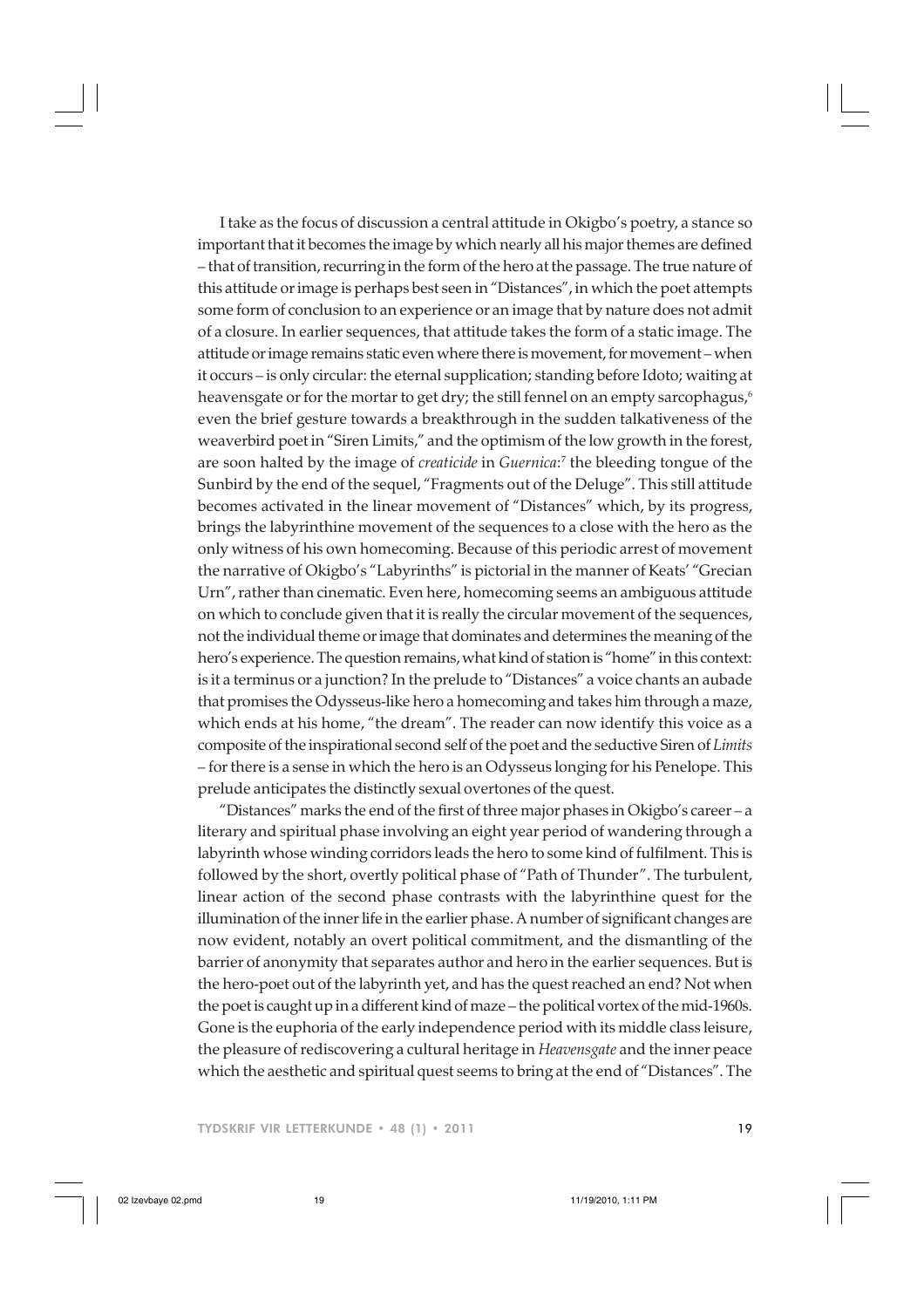verbal plunge into the politics of the mid-sixties begins with a violent invocation of Thunder that contrasts with the calmer invocation of the Goddess in *Heavensgate*. A series of contrasts is thus set up in the two preludes – an anger of thunderbolts in contrast with the reassuring presence of the goddess from the deep. There is a profound spiritual and psychological dimension to these images. Because the myth of the Mammy Water or Water Goddess is "native" to Okigbo's culture, it is placed in sharp contrast to the alien Christian imagery of the rainbow pact that follows Noah's destructive flood or the hell fire next time. The natural phenomena of earth and sky, fire and water are still the materials of both experiences. The main difference is the change of location, gender and pace of the action. Thus, the watery depths of Heavensgate contrast with the fiery path of Thunder in the later poems. Furthermore the vision expands beyond the inner world of the earlier poems to a more social and even cosmic vision, as is evident in opening and closing sections of "Elegy of the wind":

WHITE LIGHT, receive me your sojourner; O milky way, let me clasp you to my waist; And may my muted tones of twilight Break your iron gate, the burden of several centuries, into the twin tremulous cotyledons… […] And the chant, already all wings, follows In its ivory circuit behind the thunder clouds, The slick route of the feathered serpent… (*Labyrinths*, 64).

This second phase cannot lead to the peaceful closure of the first phase because the poet as hero is not in control of the political events that have drawn him in. If the allusiveness of the earlier sequences has been eclectic, "Path of Thunder" draws its metaphors and symbols from the African bestiary, as J. P. Clark does in *Casualties*, a collection of the same period. In spite of the predominance of figures from the world of the African folktale however, the key to the social significance of the poems is probably the mythological figure of Palinurus, a figure from Roman Virgil's *Aeneid*, and the subject of the third movement of "Lament of the Drums". Except for this one allusion to Latin literature, the poem looks forward to African folklore from which "Path of Thunder" draws its allusions. This 1964 poem, composed the same year as "Distances" but preceding it in the *Labyrinths* arrangement, is of interest for at least two reasons. First, it is important in Okigbo's development. Given its subject, it develops as an exercise in the social purpose of art, drawing source material from the kind of preparation for drum performance studied by the Ghanaian scholar, J. H. Nketia. In the second place "Lament of the Drums" is virtually a bridge between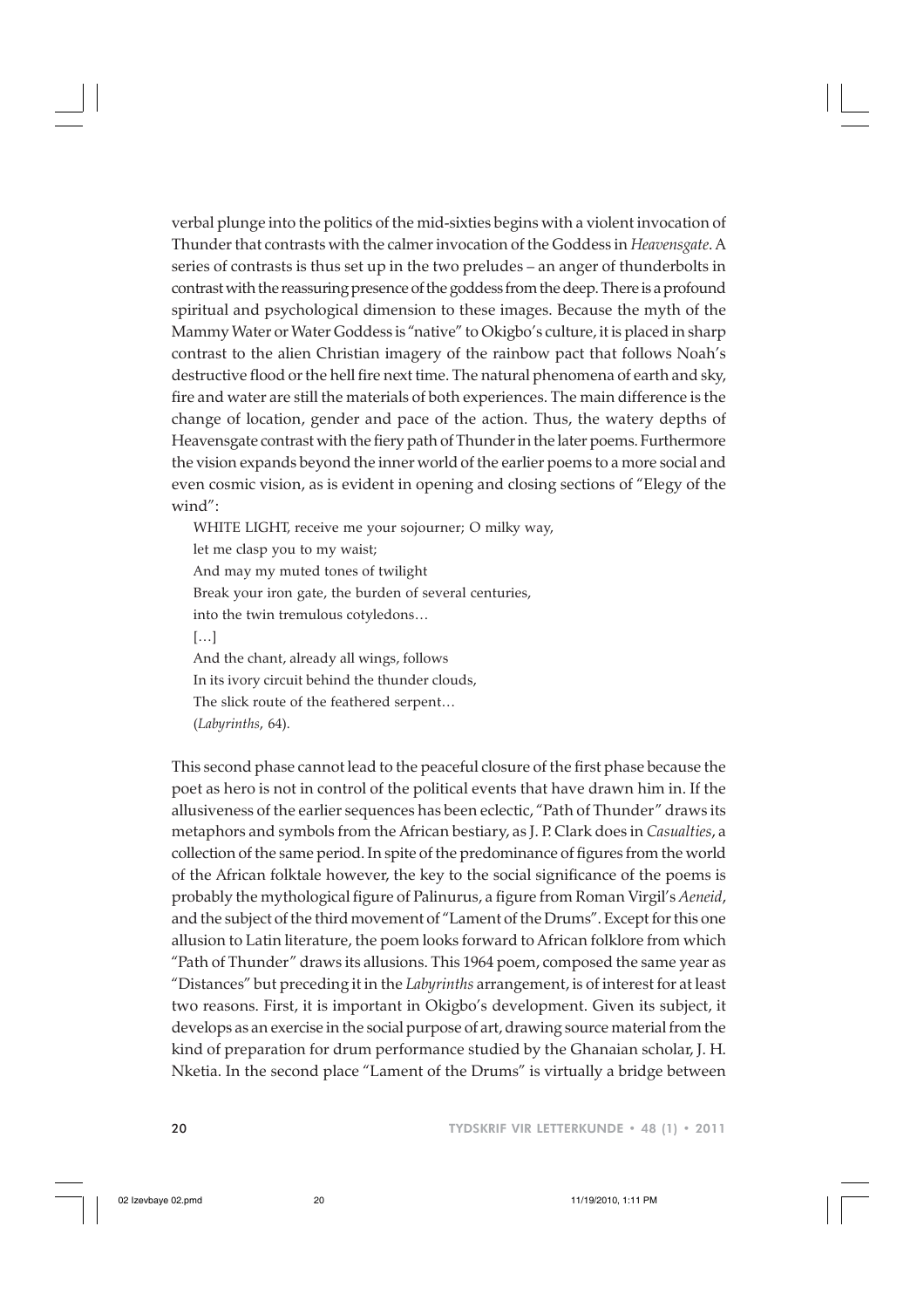*Labyrinths* and "Path of Thunder*"* and, given its satirical reference to contemporary public issues, was probably Okigbo's first overtly political poem. His Palinurus takes on the social responsibility of the Fisher King and the fate of Phlebas in Eliot's *The Waste Land.* In the context of Okigbo's divination for a sick country in "Lament of the Drums" his Palinurus is strangely prophetic of his own fate. In one of his elegies Peter Thomas invokes Okigbo's ominous allusion to the Palinurus myth:

What has become of our lost Palinurus Who struck for us across darkening waters Into your inmost cave? (Achebe and Okafor 1978: 2).

The parallels are clear, taking into account the status of Palinurus as pilot, and the widely canvassed view during the nationalist and early post-colonial period, of the African writer as the watchdog of his community, a commitment that often tempted the writer into politics. Palinurus, Aeneas's trusted helmsman, falls off the ship and is murdered when he gets to the shore. When Aeneas meets his shade in the underworld he is still in transition, a liminal figure on this side of Styx. However, the mythical figure of Palinurus brings out the problem of reading symbolic poems. Its characters do not bear a consistent reference to historical or real characters, but are primarily a verbal structure within an environment that has its own existence. Anozie reads Okigbo's intention into the poem and identifies Palinurus as Awolowo, for Peter Thomas reading retrospectively, Palinurus the lost leader is a poetic allusion. Both readers are right in a very limited sense for, like words, such items exist not so much as historical references but as part of a structure of poetic meaning, formal items in an autonomous narrative or poem. For example, there is no reason why "Lament of the Masks," the tribute to Yeats, could not have been made out for Eliot with equal justification. The lack of a precise and stable social reference marks the indeterminate character of symbolic poetry and the poetry of myth, and can be a problem for readers of private poetry.

One could say of a poet as intense and formalist in his poetics as Okigbo of the early poems that, by moving from the private, textual world of his early poems into the tense political atmosphere of the sixties, he had begun scripting the last part of his autobiography. The codes that were encrypted to protect the privacy of the anonymous hero of "Labyrinths" are now decoded for the reader and incorporated into the public utterances of "Path of Thunder" and, more important, the author and his persona are now united by verbally discarding the impersonality of the poet and the anonymity of the hero:

If I don't learn to shut my mouth I'll soon go to hell,

I, Okigbo, town-crier, together with my iron bell. (*Labyrinths*, 67).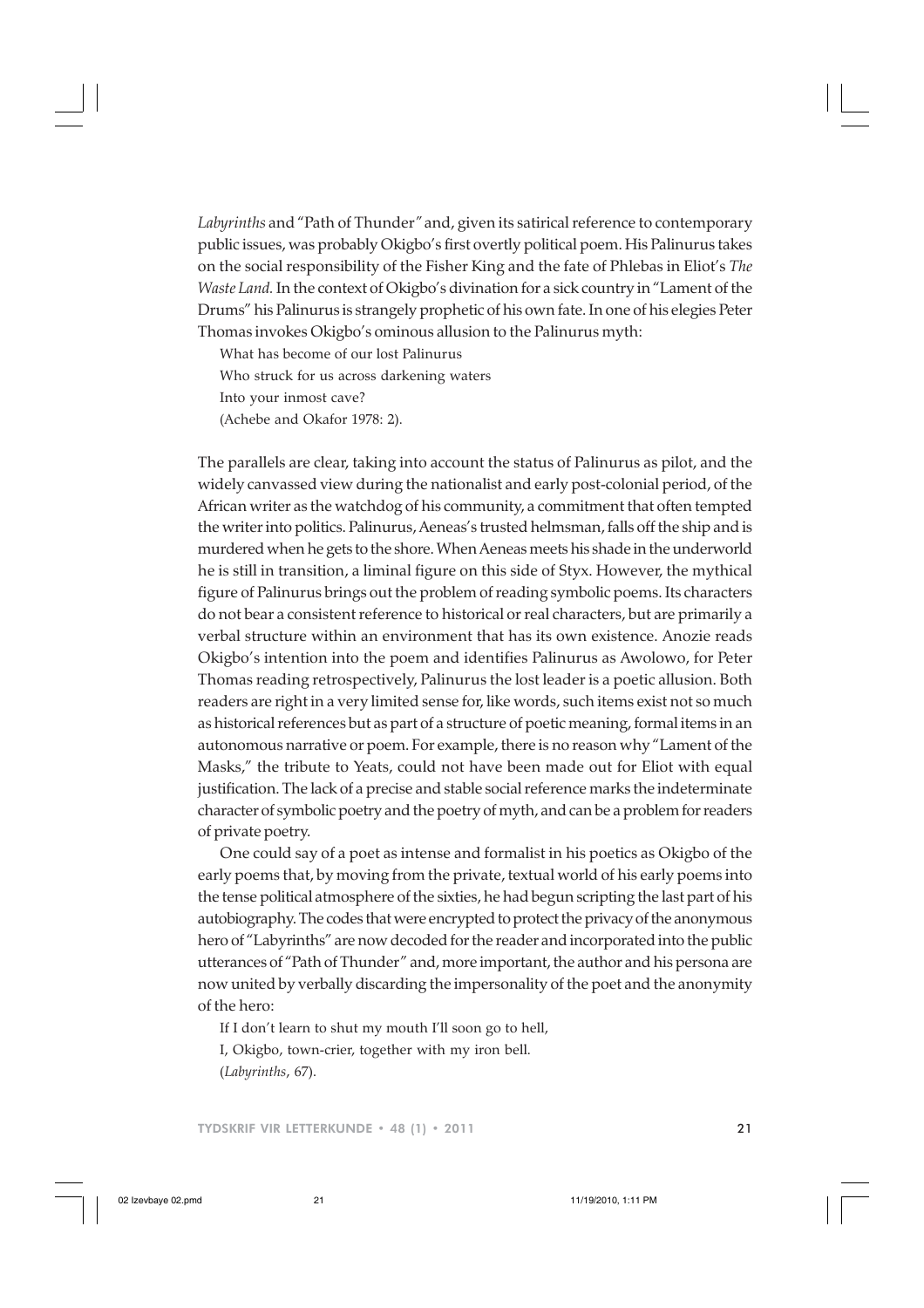Given the choice of the poetic genre rather than reportorial prose for this declaration, the responsibility – and immunity, of the autobiographical "I" is poetic rather than personal and authorial. It is pinned down to the poet's socially symbolic role by the emblems of his office – the figurative, non-literal town-crier with his iron bell.

The last poems demonstrate the practice of art and commitment that the sixties held out as its ideal. But the poems are not free from the attitude of the early poems where the philosophical outlook is reflected in the central symbol, the labyrinth with its repetitive form.<sup>8</sup> In this respect Okigbo was representative of his age. Many writers of the period tend to interpret their national histories in terms of this kind of mazelike, repetitive pattern that we also encounter in Soyinka and Armah. But of all the major writers it is perhaps only in Okigbo that this attitude extends beyond its applied philosophy of history into an artistic creed inspired from deep psychological sources. Generally in the work of the other major writers, the satirical option liberates the writer from the tragic implications of cyclical history. In Okigbo the form repeats itself not only in the inner world of the "Labyrinth" poems and the social world of "Lament of the Drums," it is eventually elevated into a cosmic vision in "Elegy for Alto". Here too the celestial symbols become predominantly recurrent, as is evident in the closing lines of the sequence:

AN OLD STAR departs, leaves us here on the shore Gazing heavenward for a new star approaching; The new star appears, foreshadows its going Before a going and coming that goes on forever… (*Labyrinth*s, 72).

The six poems in "Path of Thunder" are evenly split between elation or hope and despair. The futility expressed in the last two elegies, "Elegy for Slit Drum" and "Elegy for Alto," both of which were inspired by the tragic killings of 1966, raises for Okigbo one of the central issues in the African debate about art and commitment. The debate about the actual political value of art, has produced various options like Ousmane's choice of the cinema and Ngũgi's choice of drama and the question of the language of literature and its audience that is implicit in Achebe's tribute to Okigbo in "Don't let him die". The other major option for the writer, an involvement in politics, has been kept alive by references to the example of Senghor. Many of the contributions in *Don't Let Him Die* make this problem the subject of their tribute.

The problem of poetry and war is not of such acceptance as to justify Okigbo's choice. The fundamental problem is the actual value of art as an instrument of social change, especially in the context of the troubled and eventually militarized societies of the first two decades of African independence, which give such circumstances a different character from the cases usually cited as precedents for passing judgments on poets' military engagement, from the Homeric glorification of war to the cases of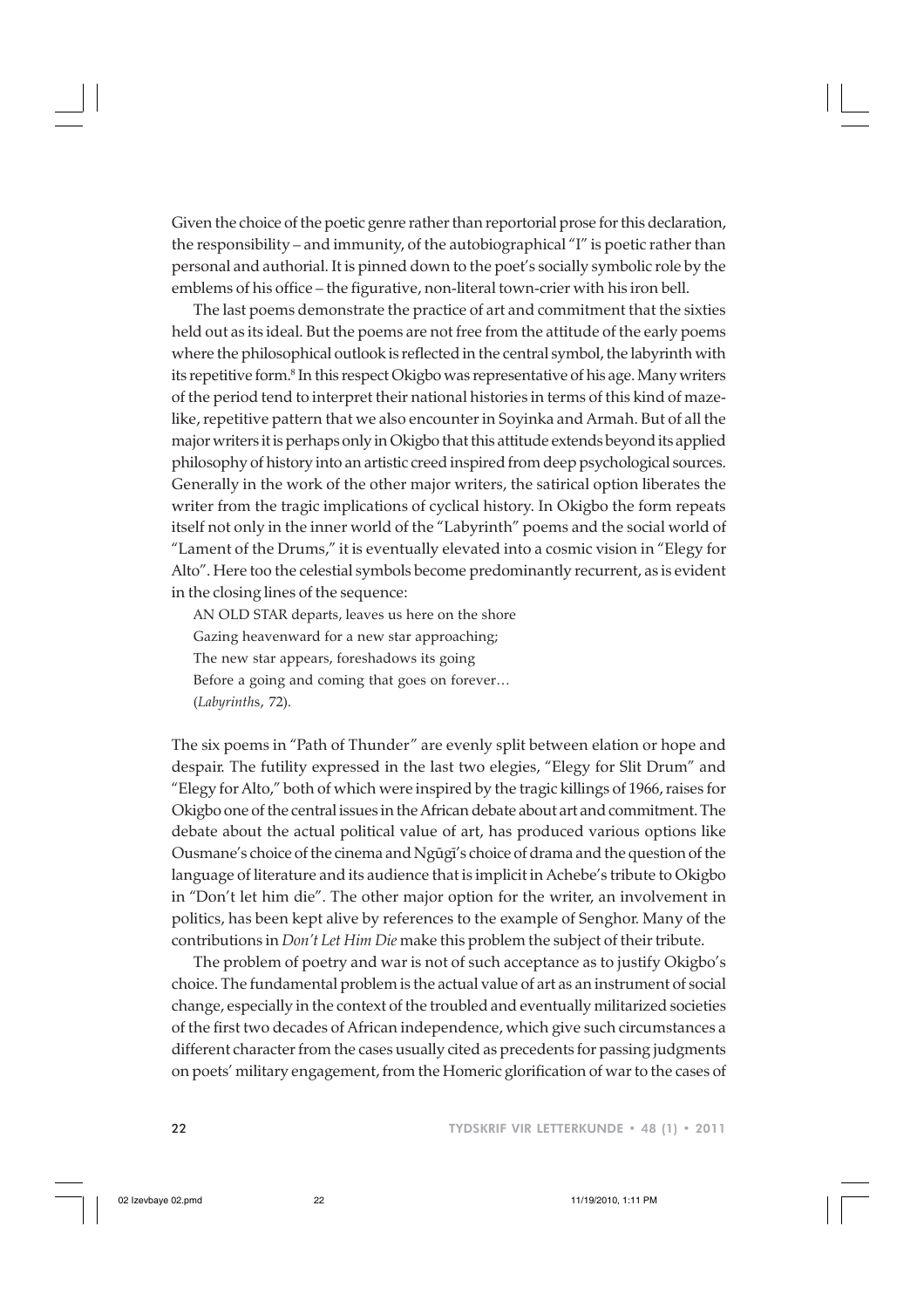Shelley and the trench poetry of the first World War. In spite of the almost unanswerable case formulated in Ali Mazrui's fictionalized trial of Christopher Okigbo for exchanging his pen for a sword, Okigbo's choice would not seem an unexpected and illogical or unique act not only because there is an African precedent that is not cited, in the resistance war of Angola and Mozambique with their involvement of poetry and national independence, but also because it seems to be in character with the tropes in his poetry. Okigbo's lively personality was such that it seemed to take everyone by surprise that he would jeopardize such promise by going to war. In a tribute at a memorial gathering to honour the poet, Pius Okigbo, the poet's brother draws on the physical horrors of the Nigerian Civil War for his spirited defence of Okigbo's choice:

Only someone versed in the most abstruse form of taxidermy could have lived through the Eastern Nigeria of 1966 to 1970 and pretended that the psychopathology and trauma of the society could not touch him and that his life would ever remain the same or that he could just go about writing inanities while the life experience around him betrayed the most desperate craving. (Pius Okigbo 2000: 324).

Achebe's (1978: vi) last contact with him gives that impression:

When he took the decision to join the army he went to such lengths to conceal his intention from me for fear, no doubt that I might attempt to dissuade him from taking that hazardous step. I probably would have tried. He made up an elaborate story about an imminent and secret mission he was asked to undertake to Europe which put me totally off the scent.

On the face of it this implies a dissociation of Okigbo's art from his commitment if he thought it important to hide his enlistment from those who might dissuade him on account of friendship as well as his vocation as poet. On the other hand the aesthetic and spiritual experiences and the visionary states recorded in his poems include more than the encounter with death in "Distances," and anticipate conflict, defeat and death:

THE GLIMPSE of a dream lies smouldering in a cave, together with the mortally wounded birds. Earth, unbind me; let me be the prodigal; let this be the ram's ultimate prayer to the tether… (*Labyrinths*, 72).

The only other question left to consider is why Okigbo did not take account of the real danger in his action. The poems document his fatal fascination with death. That he chose the lyric form as the poetic mode for expressing his political commitment in his later poems reinforces the impression that this literary fascination may not be at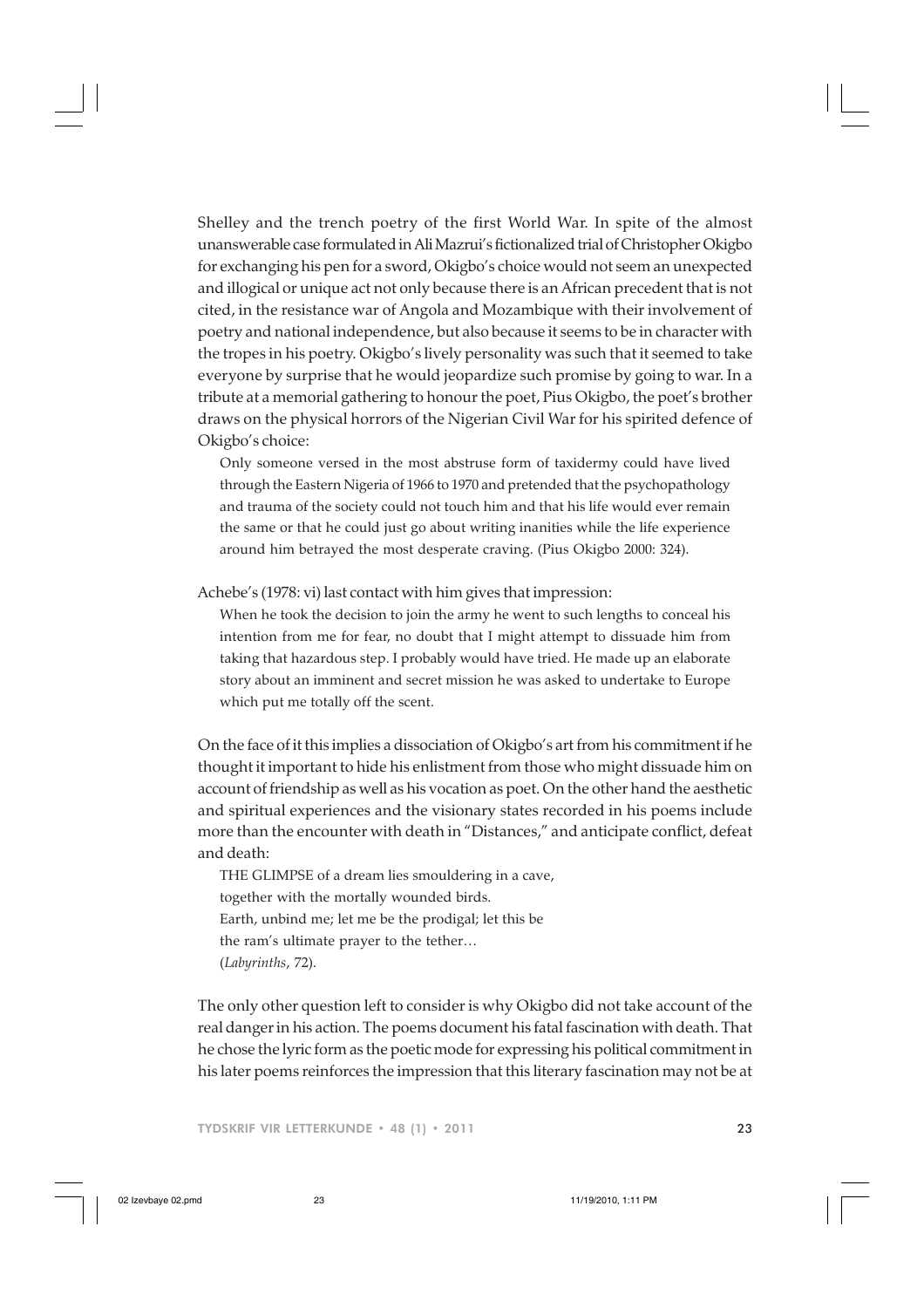such a distance from the poet's own convictions as to require the more impersonal dramatic form of the earlier poems. This may be because he is essentially a poet of transition for whom death is not a final destination but only an archway.

#### **Endnotes**

- 1. The references to this choice include Ali Mazrui's fictionalized, posthumous trial of Okigbo and Michael Thorpe's Audenesque tribute, "He challenged foreseeable harm / and proved that the symbol / Holds no ultimate charm", (in Achebe and Okafor 1978: 22).
- The poet is a victim of his own linguistic quest for immortality, for the idea of immortality is itself ironical, combining as it does the two contrary ideas of life after death. Ikiddeh's elegy offers Okigbo only rest, not the conventional peace, by a magical invocation: "You cannot rest at Heavensgate Brother / not now, you cannot rest / For I must call you up" (20), while Lilburn, another contributor, evokes the opposite idea of Easter the season of resurrection, by his phrase, "grey, returned / from the grave and breathless" (32). Pol Ndu extends the usual idea of canonization ("mortals with immortals share the stage"– that is, life *after* death), to the paradox of Okigbo as "the dying immortal" – that is, a permanent alternation or co-existence of life *and* death (13). A few writers have picked on the more immediate idea of Okigbo's transitional state. One of the most direct of such images occurs in at least two of the poems in Achebe's collection. Peter Thomas' two opening poems (in Achebe 1978: 1–3) refer to the strange liminal state of the poet. His "Homage" imagines the horror of the dead poet lying in his natural state without the conventional mortuary rites, an image also present in Dubem Okafor's "Without a grave he lies" (21): "A mock grin on his face / he lies abandoned at the confluence… / and after the turmoil they show us the spot / that we pay obeissance [sic] / and do the rites of interment.'' All page references refer to Achebe and Okafor (1978).
- 3. In the case of extreme acts of private communication like the recluse's meditation, the devotee praying or speaking in tongues and that stranger talking to himself, the classical answer is that the recluse communicates with his second self, much like a writer and his implied narrator, the devotee's interlocutor is his deity and the stranger's soliloquy can be interpreted if overheard by a passer by as unintended audience.
- 4. In his tribute to Yeats "[you] will remain a mountain / Even in your sleep," Okigbo (1965) adapts a poetic formula from the Yoruba lament genre: "The elephant has fallen: [The deceased] sleeps like a mountain."
- 5. Okigbo's view about the relevance of music to these themes is important at this point. The recurrence of such experiences is linked to the repetition of words and sounds in literature and music, and the repetition as a sleep-inducing technique in lullabies, incantations and hypnosis.
- 6. This imagery will not completely escape an ambiguous response. Ostensibly a resurrection image, the plant image, conventionally a natural image of movement and growth – sometimes gets petrified, figuratively speaking, by being juxtaposed with images of death. For example, lilies sprouting from rosebeds and canalilies are compared with the sprouting of tombstones from pavements, and the life-affirming act of eating is strangely linked with the morbid image of the corpse of the dead lion in "Limits VII".
- 7. Soyinka's (2003: 136) coinage in a Nigerian Academy of Letters Convocation lecture.
- The form of the later poems is only deceptively linear, being the trajectory of a circle. It is the invocation of death in "Distances" and in "Path of Thunder" that gives the game away, for what we encounter here is death as a passage, not an end.

#### **Works cited**

- Achebe, Chinua and Dubem Okafor (eds.). 1978. *Don't Let Him Die: An Anthology of Memorial Poems for Christopher Okigbo, 1932–1967*. Enugu: Fourth Dimension.
- Anozie, Sunday. 1972. *Christopher Okigbo: Creative Rhetoric*. London: Evan Brothers Ltd.; New York: Holmes and Meier, Inc.
- Beier, Ulli. 1960. *Art in Nigeria 1960*. Cambridge: Cambridge University Press; Ibadan, Nigeria: Division Ministry of Home Affairs.